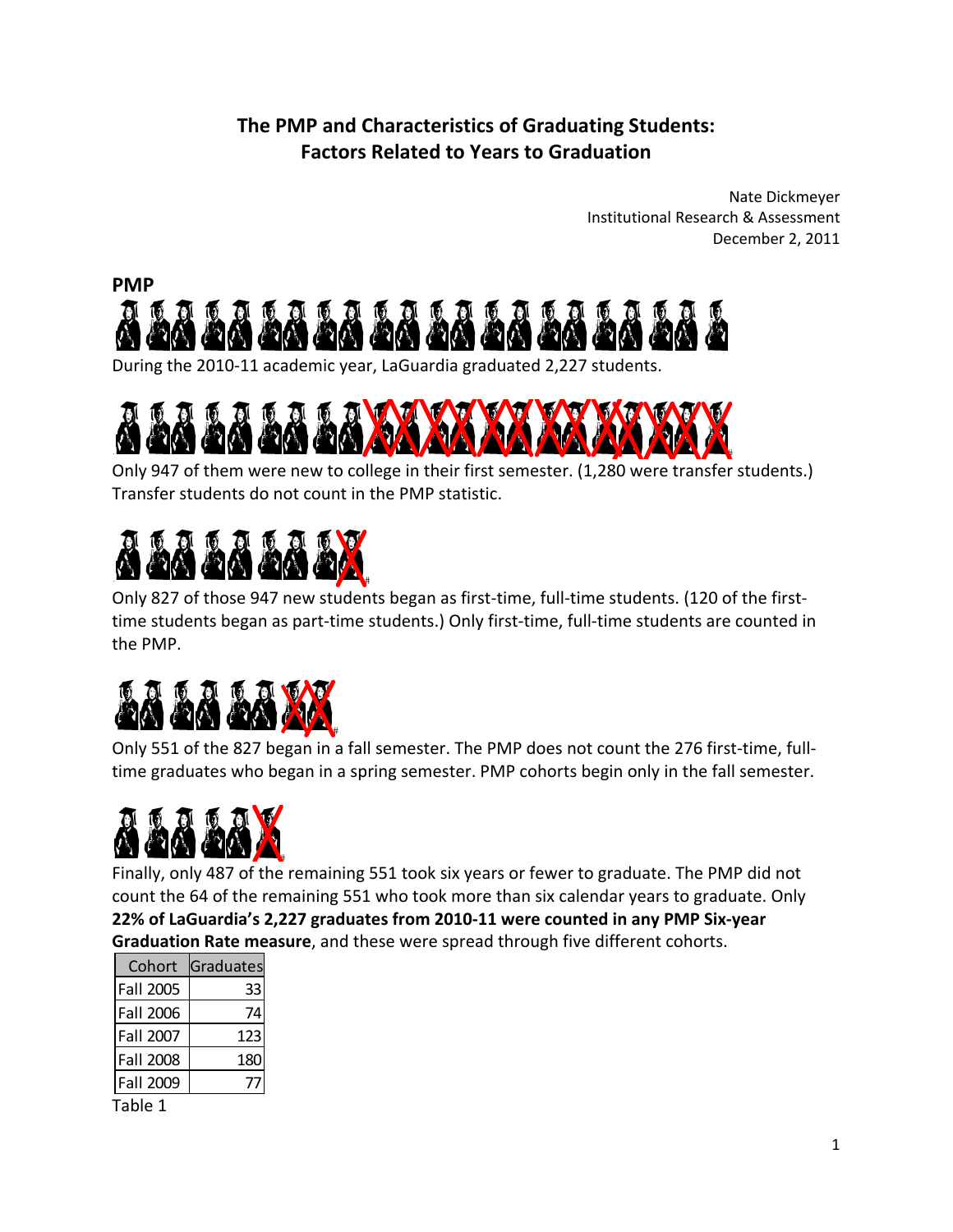## **Other Conclusions**

- 1. The primary factor associated with taking more than six years to graduate is stopping out.
- 2. A major factor causing students to take more than three years to graduate is the number of failed courses. This factor does not seem to have a major effect past six years.
- 3. A secondary factor causing students to take more than two years to graduate is the number of required developmental courses. This factor has less effect for students who take more than three years.
- 4. Low GPA, changing majors, course load, and being on financial aid are only weakly associated with slower progress toward a degree.

## **Findings**

 All students graduating during the academic year 2010‐11 were part of the study. There were 2,227 students in the population. Some began as transfer students; others as new students. Eighteen students graduated after one year of attendance. Twenty‐one graduated after 24 calendar semesters had elapsed from their first semester. Semesters attended for a previous degree were not included. A summary of findings can be viewed in Table 2.

- 1. **Stopping out:** Students take more than six years to graduate largely because of stopping out. Students who graduated in more than six years averaged 8.2 stop out semesters. Students who graduated in four to six years averaged 1.1 stop out semesters.
- **2. Developmental courses:** Developmental course requirements upon entry are associated with needing more than three years to graduate, but are not strongly associated with needing more than six years. Students graduating in three or fewer years needed one developmental course on average. Students graduating in four to six years needed about two, while those needing more than six years needed 2.3 on average.
- **3. Failed courses:** The number of failed courses increased with the number of calendar semesters necessary before graduation, but the increase tapers off after 12 semesters (see Figure 1). Students requiring one to three years to graduate had approximately one failed course. Students requiring four to six years had 2.7, while those requiring more than six years had 4.6 failed courses on their transcripts.
- **4. Financial aid:** The percentage of students on financial aid increased slightly as the number of semesters required for graduation increased. About two‐thirds of the graduates who began no more than six years earlier had, at some point, received a financial aid award. Three‐quarters of those taking more than six years had been on financial aid at some point.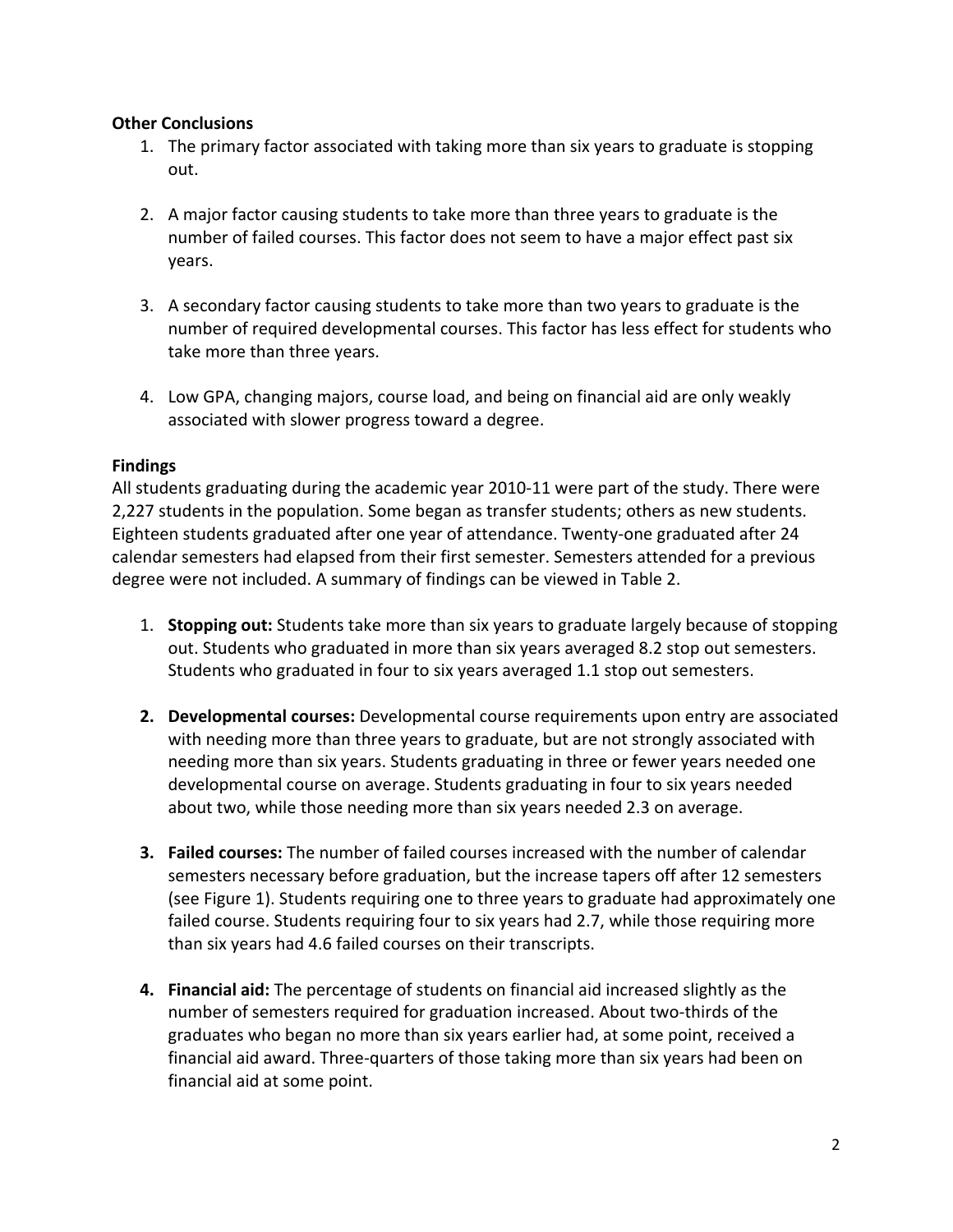- **5. Final GPA:** GPA decreases modestly as the number of semesters required for graduation increases.
- **6. Changing Majors:** Students were only slightly more likely to have, on average, changed majors once if they required more than six years to graduate. About 60% of all graduates who took under three years changed major once, while, on average, all students who graduated in more than three years changed major once.
- **7. Credit load:** Students who graduated within three years took two credits more each semester of attendance than students who graduated between four and six years. Students who took more than six years took one less equated credit than those who graduated between four and six years.

| <b>Calendar</b><br><b>Semesters</b><br>to |       | Ave. # of<br><b>Stop Out</b> | Ave # of<br><b>Initial</b><br><b>Dev</b><br><b>Courses</b> | Ave. # of<br><b>Failed</b> | $%$ of<br><b>Grads on</b><br><b>Financial</b> |                | <b>Average #</b><br>of Academic | <b>Average</b><br><b>Equated</b><br><b>Credits</b> |
|-------------------------------------------|-------|------------------------------|------------------------------------------------------------|----------------------------|-----------------------------------------------|----------------|---------------------------------|----------------------------------------------------|
| Graduation                                |       | Number   Semesters           | <b>Needed</b>                                              | <b>Courses</b>             | Aid                                           | <b>Ave GPA</b> | <b>Majors</b>                   | <b>Attempted</b>                                   |
| 1 to 3 yrs                                | 1,070 | 0.1                          | 1.0                                                        | 0.9                        | 62%                                           | 3.27           | 1.6                             | 13.9                                               |
| $4$ to 6 yrs                              | 896   | 1.1                          | 1.9                                                        | 2.7                        | 66%                                           | 3.00           | 2.0                             | 11.9                                               |
| $>6$ yrs                                  | 261   | 8.2                          | 2.3                                                        | 4.6                        | 77%                                           | 2.74           | 2.1                             | 10.9                                               |

Table 2

The figures below show how these variables are associated with longer times to graduation.